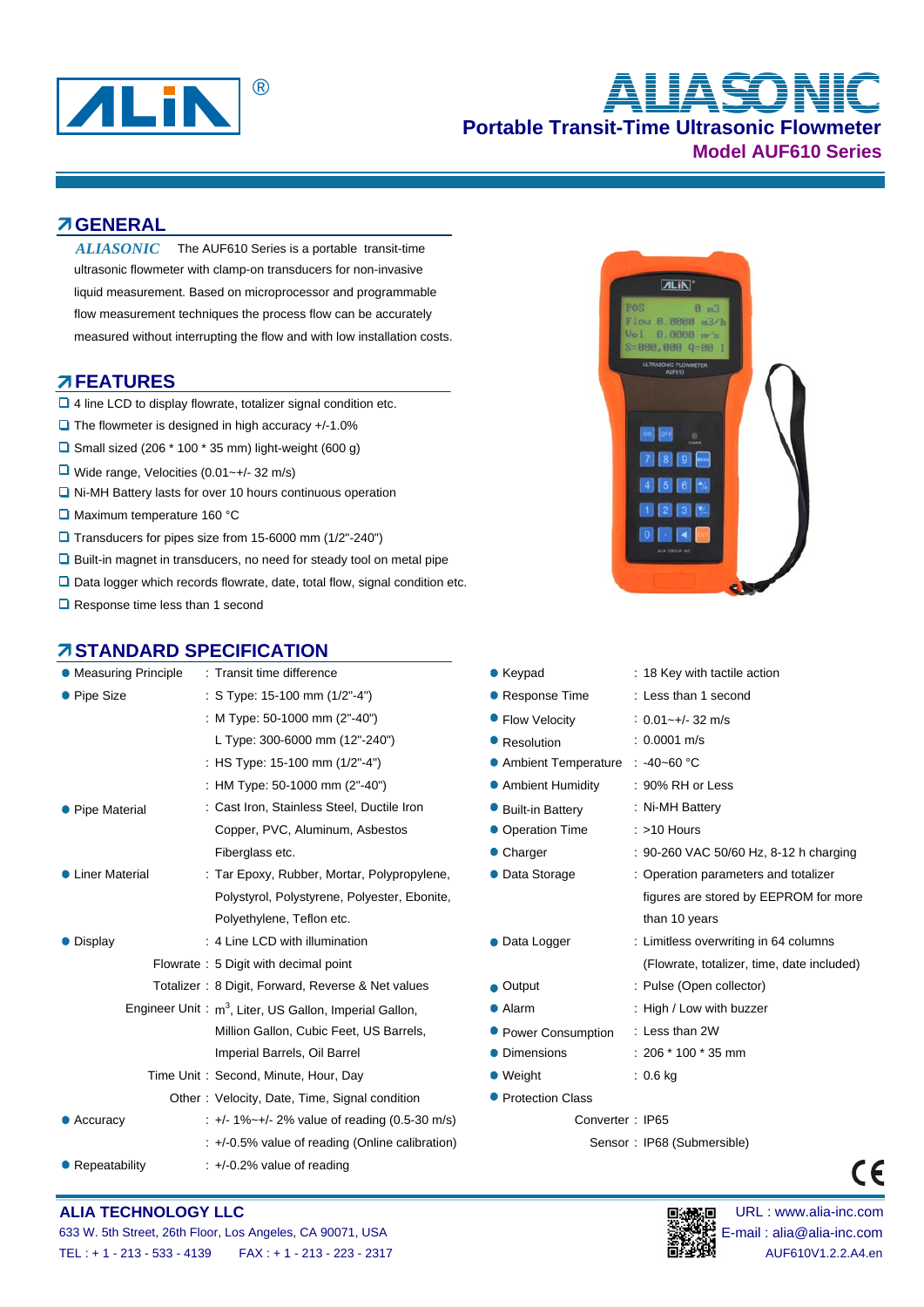### *A* **SENSOR SPECIFICATION**

- Fluid Temperature : -40~110 °C
- S Type

Pipe Size : 15-100 mm (1/2"-4")

Dimensions : 45 \* 25 \* 28 mm



#### • M Type

Pipe Size : 50-1000 mm (2"-40") Dimensions : 64 \* 39 \* 44 mm



• L Type

Pipe Size : 300-6000 mm (12"-240") Dimensions : 98 \* 54 \* 53 mm



- Fluid Temperature : -40~160 °C
- **•** HS Type

Pipe Size : 15-100 mm (1/2"-4") Dimensions : 45 \* 25 \* 28 mm



#### $\bullet$  HM Type

Pipe Size : 50-1000 mm (2"-40") Dimensions : 64 \* 39 \* 44 mm











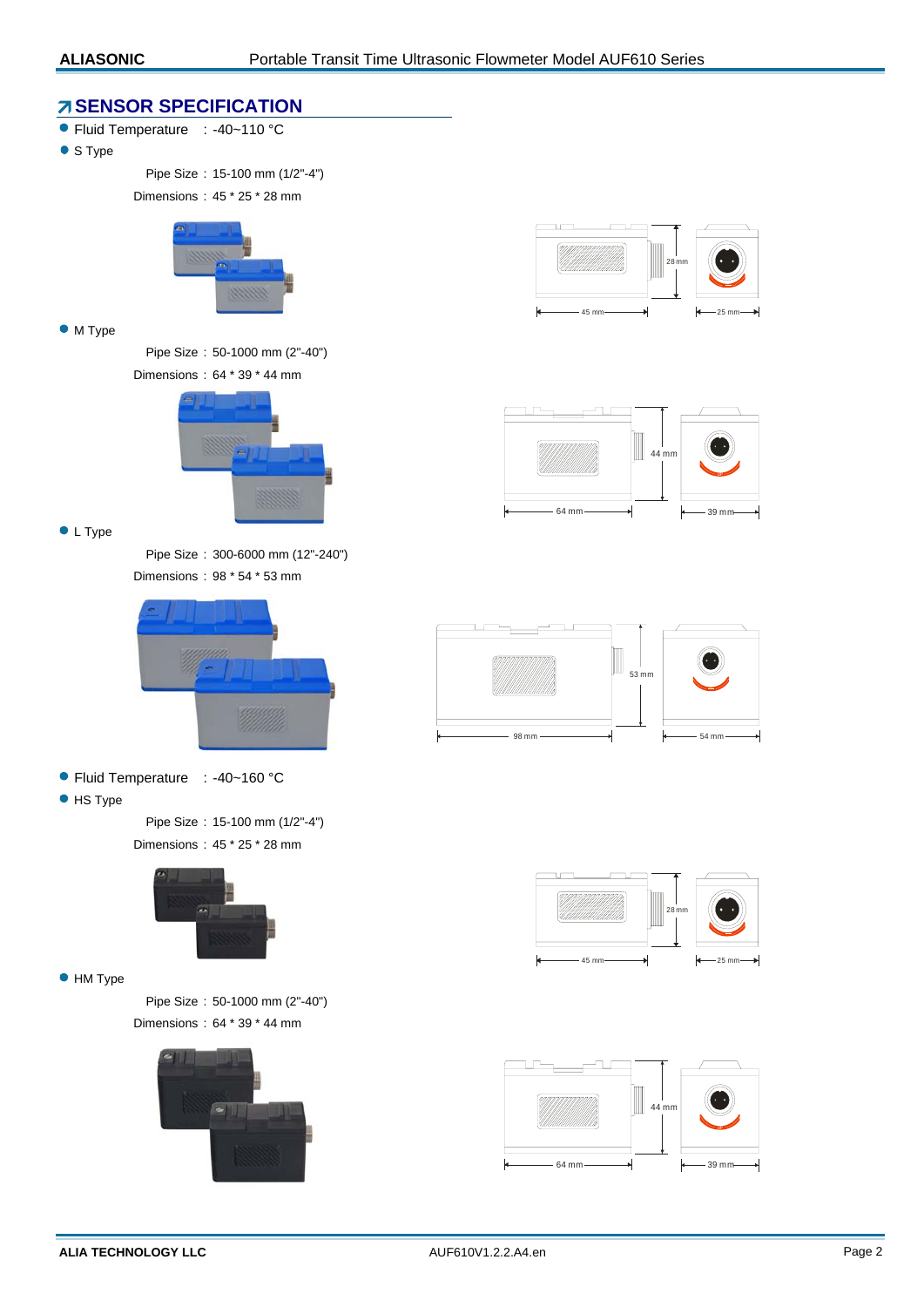# **Z COMBINATION FOR ULTRASONIC FLOWMETER**